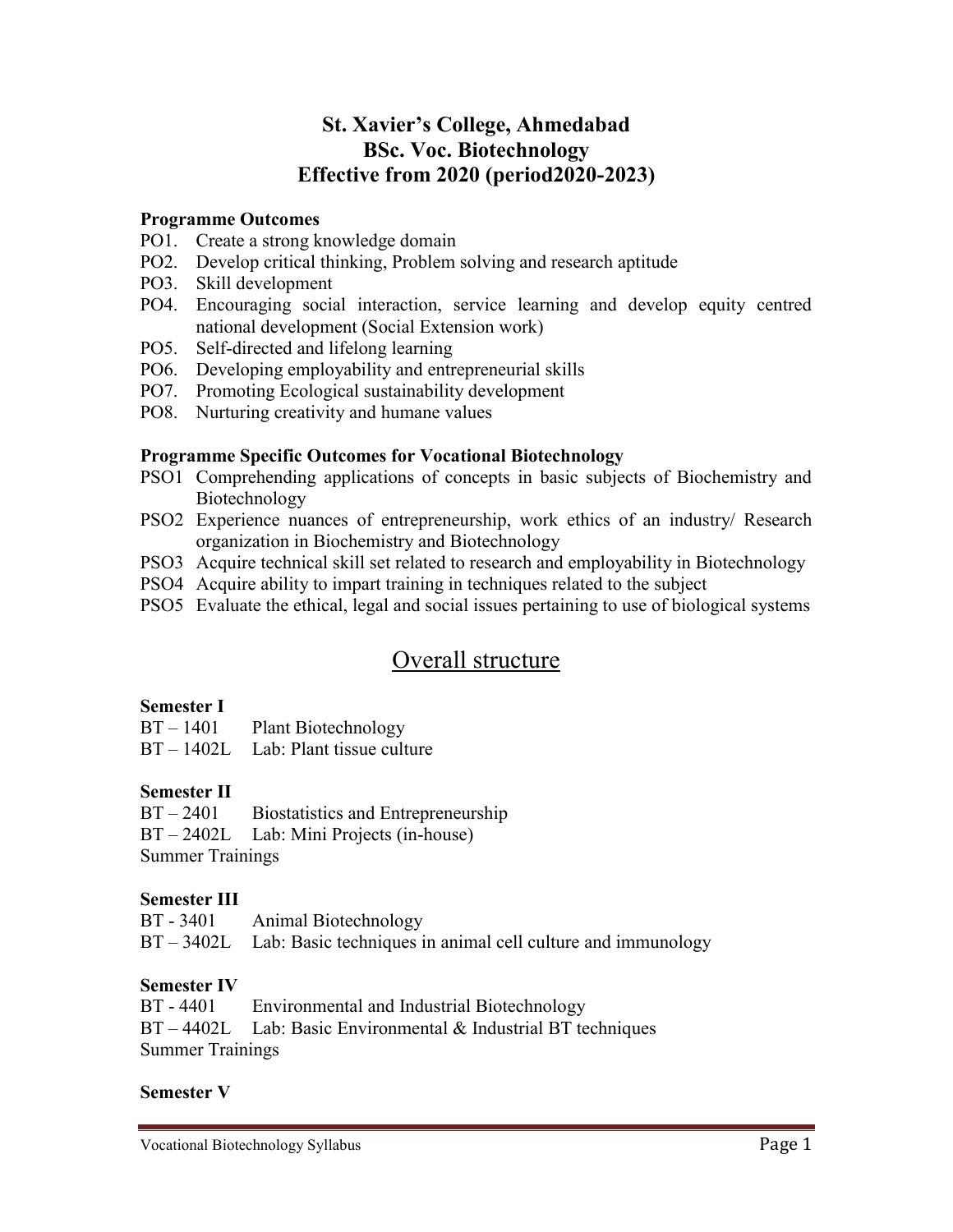| BT - 5401 | Medical Biotechnology |
|-----------|-----------------------|
|-----------|-----------------------|

BT- 5402L Lab: Mini Project

# **Semester VI**<br>**BT** - 6401

- BT 6401 Recombinant DNA Technology
- BT- 6402L Lab: Techniques of Recombinant DNA technology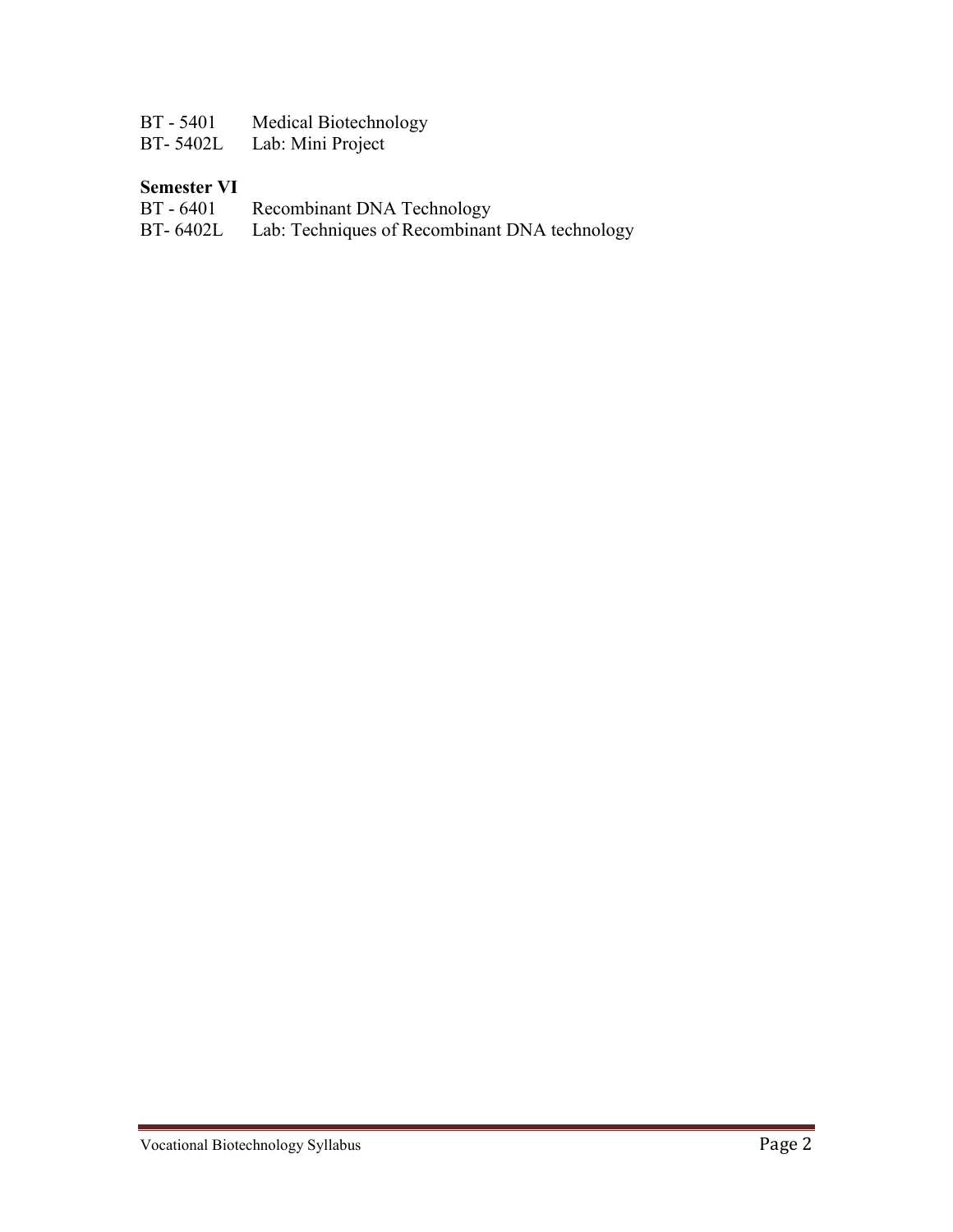# **Detailed syllabus of Vocational Biotechnology**

## **Semester I**

**CORE Paper: Plant Biotechnology Course Code: BT 1401 No. of Credits: 02 Learning Hours: 30 hrs**

#### **I. Course Outcome**

The main objective of the course will be to build the basic foundation for micropropagation and plant biotechnology

By the end of the paper, a student should be able to:

- CO 1: To explain the basic concepts and techniques in plant biotechnology, especially the importance of standard operating procedures for successful culture establishment.
- CO 2: To comprehend the pros and cons of the various techniques in Agriculture, Environment and Industry/ Commercial set up.
- CO 3: To assess how crops have been improved and evolved due to specialized techniques like hybridization, mutagenesis and transgenics
- CO 4: To be aware and be sensitive to ethical concerns related to genetic modifications in plants
- CO 5: To appraise how industry has been able to scale up the production of commercially important plant based products

Thus, the knowledge from this course can help in the following:

- a) The students could pursue a career in Agriculture sector, Environment Sector and Biotech industries related with plant products
- b) The students can carry out basic research that can be translated to the field or industry, thereby going for higher studies in this field
- c) Due to knowledge of techniques, they can proceed to study further and be part of teams that are involved in policy making related to the field
- d) Plant Proteomics is an area that can be explored as a career option.
- e) Comprehend beginning entrepreneurship ventures in plant based products

# **Unit-1: Basic concepts in Plant Tissue Culture**

Basics terms and definitions in plant tissue culture; Introduction to *in vitro* cultures; Laboratory set up; Sterilization techniques; Media: Various kinds of media, Composition and significance of media components; Plant growth regulators; Micropropagation: Axillary bud, Shoot tip, Meristem culture

# **Unit-2: Types of Plant Tissue Culture**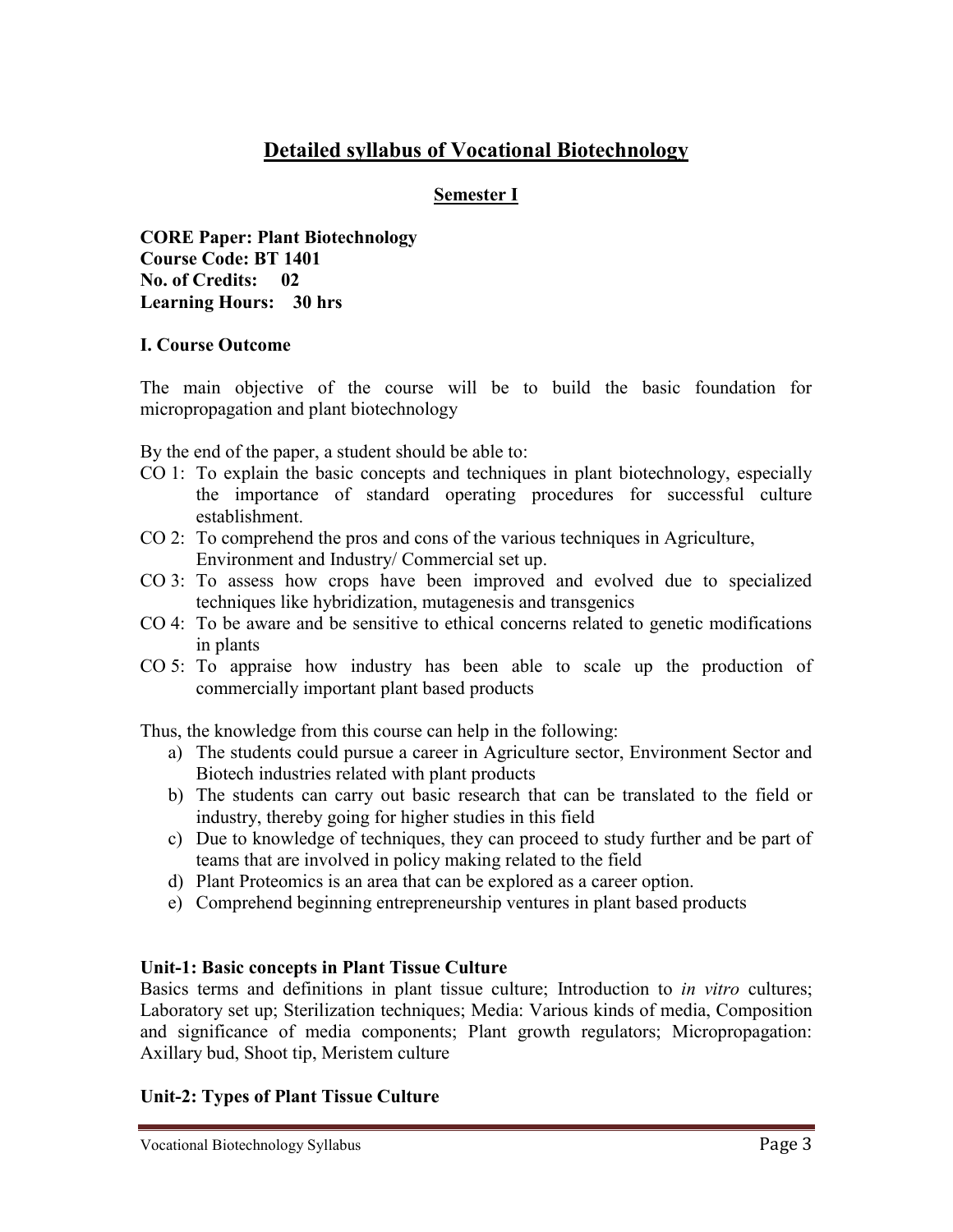Introduction to organogenesis, Production of haploid plants and their applications ; Ovary and ovule culture, *In vitro* pollination and fertilization, Pollen culture, Anther culture, Embryo culture: History and methodology, Embryo rescue after wide hybridization, Applications, Somatic embryogenesis

# **Unit-3: Types of Plant Tissue Culture**

Endosperm culture and production of triploids, Single cell suspension cultures, Mutant Selection, Scale up of cell cultures and bioreactors, Protoplast isolation and culture, DNA transformation methods in plants

# **Unit-4: Applications**

Somaclonal variation and applications, Somatic Hybridization and its applications, Virus free plants, Germplasm conservation, Synthetic seeds, Applications of plant DNA transformation. Hairy root culture, Secondary metabolite production, Transgenics in crop improvement, Plant Proteomics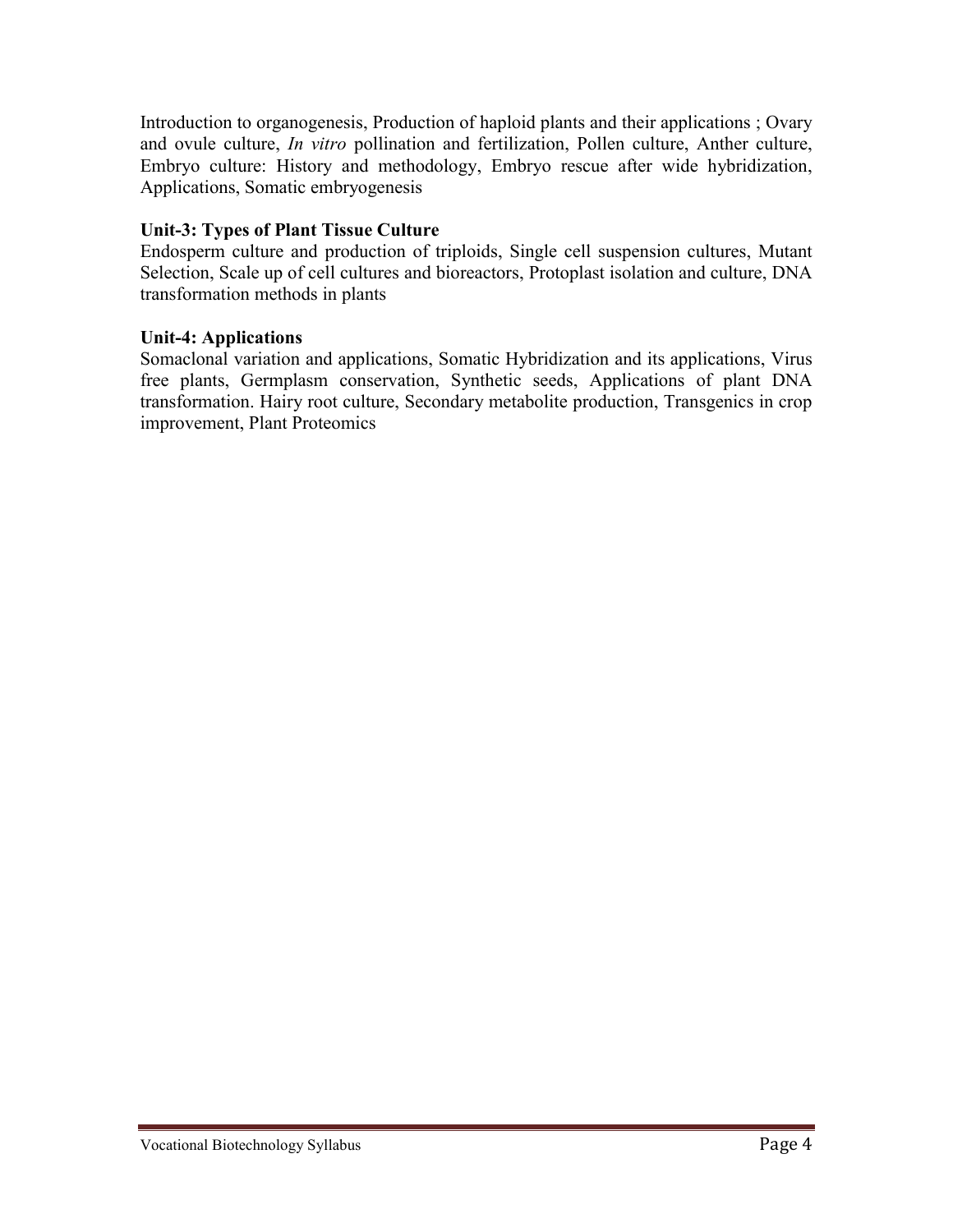**CORE Paper: Plant Biotechnology Course Code: BT 1402L No. of Credits: 02 Learning Hours: 30 hrs**

#### **I. Course Outcome**

The main objective of the course will be to build the basic foundation for micropropagation and plant biotechnology

By the end of the paper, a student should be able to:

CO 1: To present the basic concepts and techniques in plant biotechnology, and experimentally establish

CO 2: To assess how crops have been improved and evolved due to specialized techniques like hybridization, mutagenesis and transgenics

CO 3: To appraise how industry has been able to scale up the production of commercially important plant based products

#### **Laboratory sessions**

- 1. Study of laboratory equipments
- 2. Stocks and Media preparation
- 3. Sterilization techniques in plant tissue culture
- 4. Explant selection, treatment and inoculation
- 5. Subculture of initiated cultures
- 6. Acclimatization of cultures
- 7. Extraction of proteins from plants and its estimation
- 8. Extraction of DNA/RNA from plants and its estimation
- 9. Estimation of peroxidase activity in plants
- 10. Study of β amylase enzyme from germinated pulses.

- 1. Plant Tissue Culture, Theory and Practice, Rev Ed.,S. S. Bhojwani, M.K. Razdan
- 2. Biotechnology, B.D. Singh
- 3. Introduction to Plant Biotechnology,  $3^{rd}$  Ed., H. S. Chawla
- 4. Plant Tissue Culture, development and Biotechnology, Edited by Robert N. Trigiano and Dennis J Gray.
- 5. Plant Propagation: Principles and Practices Hartmann, H.T and Kester D. E.
- 6. Introduction to Practical Biochemistry. T. Plummer.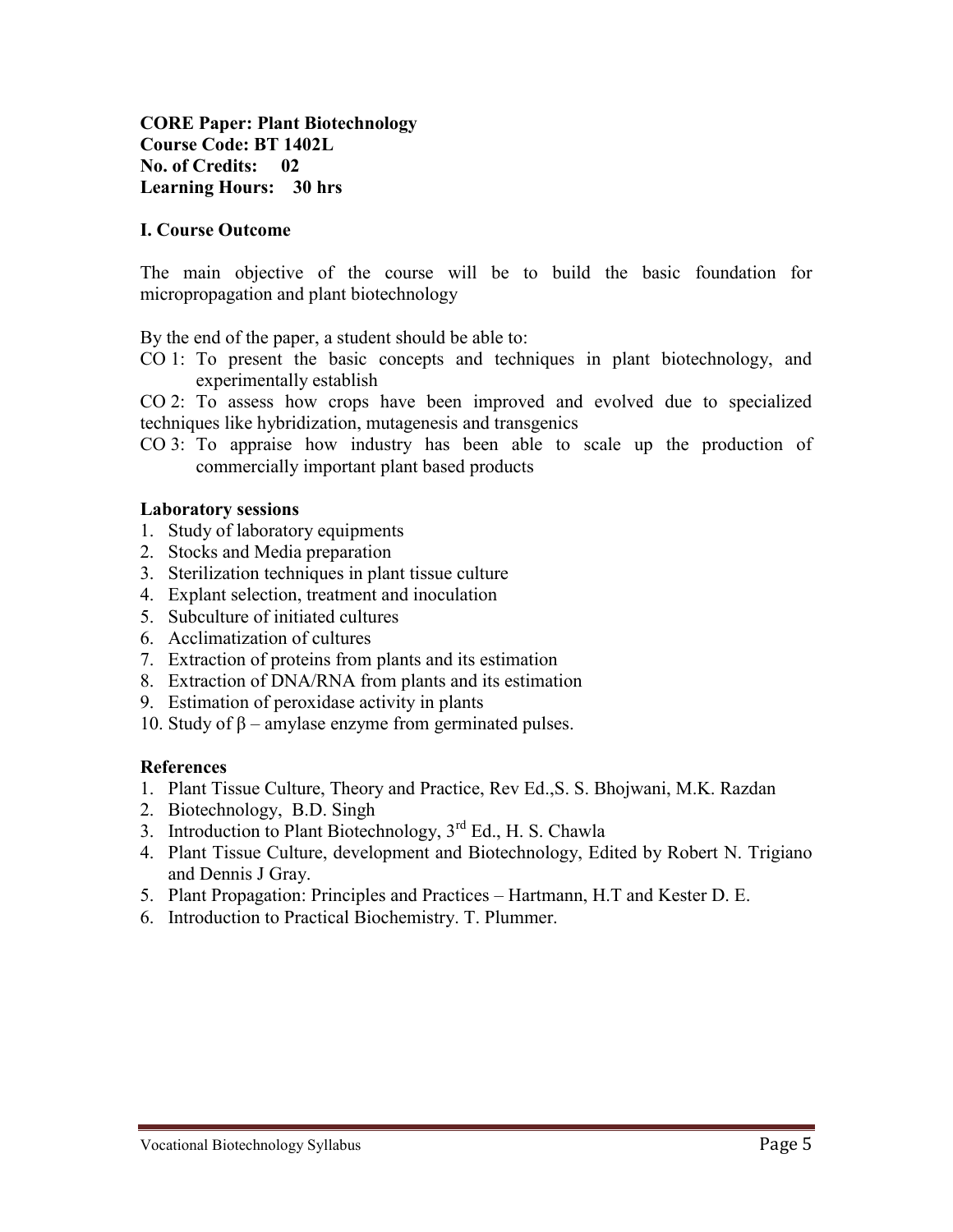# **Semester II**

**CORE Paper: Biostatistics and Entrepreneurship Course Code: BT 2401 No. of Credits: 02 Learning Hours: 30 hrs**

#### **I. Course Outcome**

The main objective of the course will be to build the basic foundation for Biostatistics and Entrepreneurship

By the end of the paper, a student should be able to:

- CO 1: To know the basic concepts and importance of statistics in biology
- CO 2: To compare the various nuances of sampling techniques
- CO 3: To plan and execute basic research
- CO 4: To analyze and interpret data using the learned concepts
- CO 5: To assess the journey of successful entrepreneurs and gauge one's own potential
- CO 6: To crystallize a business idea and develop a business plan

Thus, the knowledge from this course can help in the following:

- a) The students will be adept to carrying out basic research and pursue doctoral studies
- b) Improve prospects of being in Public Health Domain, Clinical Research, Research and Development divisions of companies.
- c) Being an interdisciplinary subject, Biostatistics can enable students to be part of collaborative projects
- d) Entrepreneurship can enable Critical thinking, creative and innovative thinking, becoming independent, improve management skills and networking
- e) The students can begin their own startups in incubation centres or by initially working with a team developing a product

#### **Unit-1: Basic concepts in Statistics**

Terms and Definitions in Statistics, Population and Sample, Raw Data, Types of variables, Numerical variable (Continuous and discrete), Categorical variables (Nominal and ordinal), Outcome and exposure variables, Display of data for 1 variable, For categorical data: Bar Chart and Pie Chart, For numerical data: Histogram (different shapes) and Frequency Polygon

Measurements of central tendency: Mean, Median, quartiles, percentiles, Mode Measures of spread: Range, Variance and Standard Deviation and its interpretation Normal deviation and its characteristics

#### **Unit-2: Probability, Permutations and combinations**

Probability: Definition and basic formula, Probability of an event not occurring, Multiplicative rule to calculate the probability of occurrence of both of two events. Independent events, Non-independent events (conditional probability), Additive rule to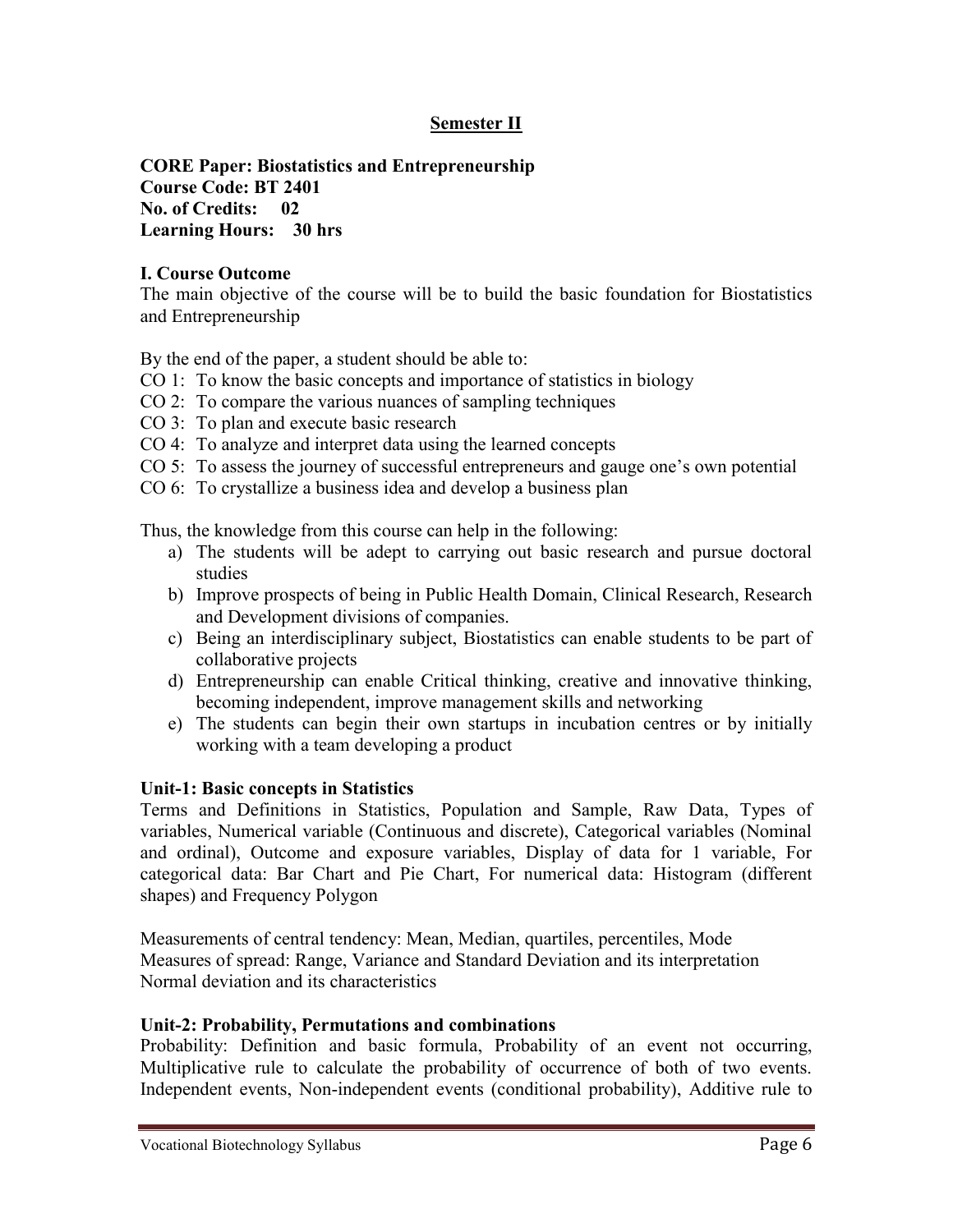calculate the probability of occurrence of at least on of two events, mutually exclusive events, Non-exclusive events, Concept of odds, Applications of probability in biology

Permutations: Definition and basic formula  $\binom{n}{n} = n!/(n-r)!$ , Permutations with repetition, Application of permutations in biology (The genetic code), Combinations: Definition and basic formula  $(nC_r = n!/r!(n-r)!)$ , Application in biology (pedigree analysis), Problems involving Permutations, Combinations and Probability

# **Unit-3: Sampling, Hypothesis and significance**

Sampling Variation, Population mean and standard error, Concept of Hypothesis test and null-hypothesis, t-test (concept and calculation), ANOVA, One way Anova (concept and calculation), SPSS and its application

# **Unit-4: Basics of Entrepreneurship**

Starting an enterprise: Entrepreneur, Stages in setting up an enterprise:

- a. Business idea,
- b. Setting up a business plan: Executive summary, Vision statement,
- c. Mission statement, Product offering and SWOT analysis,
- d. Management team,
- e. Marketing: Analysis of the market and competition Market
- f. research, Choosing target market, Marketing strategy: 4P strategy,
- g. Financial planning: Balance sheet, Profit and loss statement,
- h. Breakeven analysis, Sources of capital.
- i. Intellectual Property rights.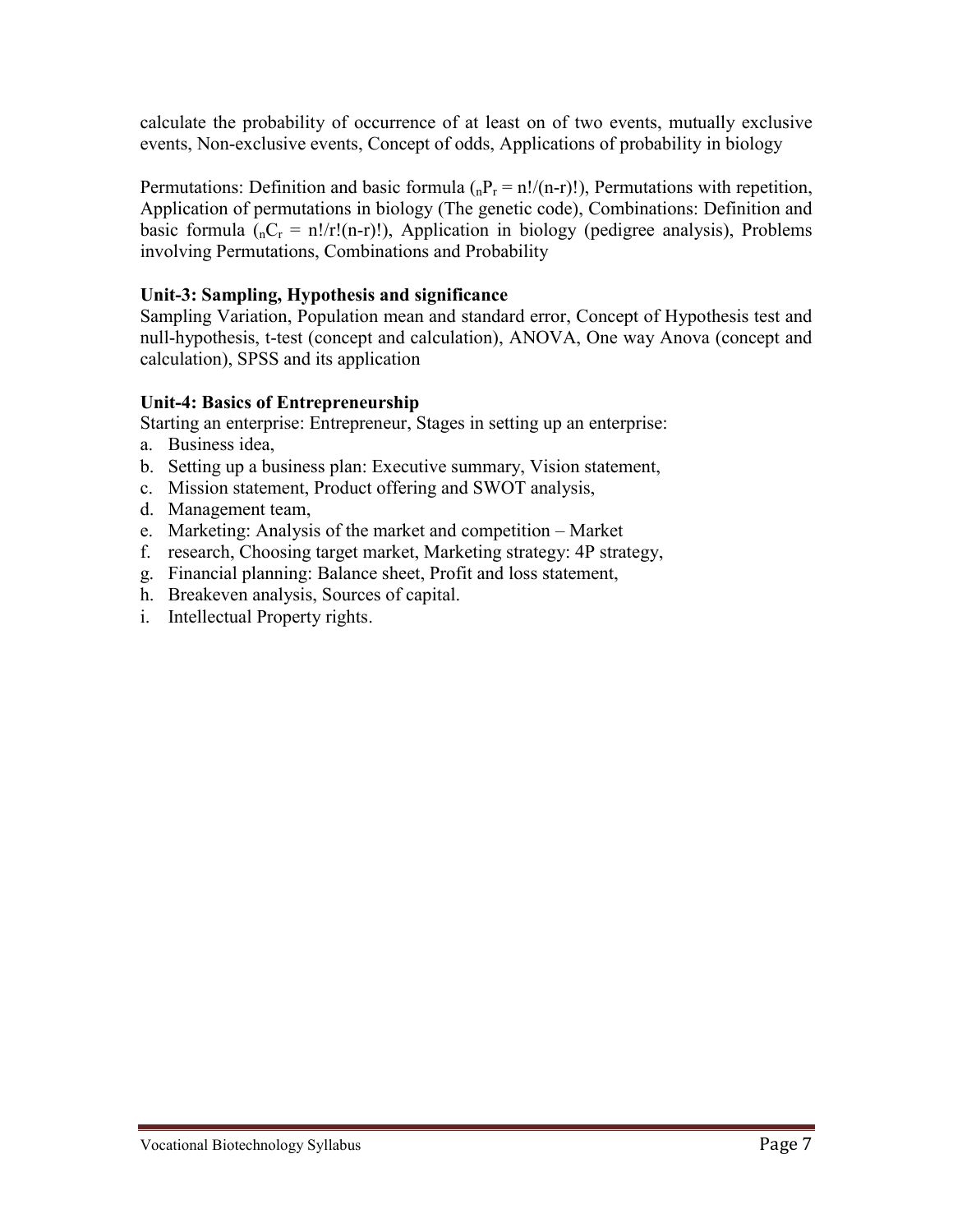# **CORE Paper: Biostatistics and Entrepreneurship (mini-Project) Course Code: BT 2402L No. of Credits: 02 Learning Hours: 30 hrs**

# **I. Course Outcome**

The main objective of the course will be to build the basic foundation for Biostatistics and Entrepreneurship

By the end of the paper, a student should be able to:

- CO 1: To compare the various nuances of sampling techniques
- CO 2: To plan and execute basic research
- CO 3: To analyze and interpret data using the learned concepts

#### **Laboratory Sessions**

- 1. Mini project on
	- a. Collecting data,
	- b. Sampling
	- c. Proposing a null hypothesis and analyzing using t-test.
- 2. Mini project on setting up a small scale industry related to biological products

- 1. Fundamentals of Biostatistics , 2006 Bernard A Rosner
- 2. Fundamentals of Biostatistics, Khan and Khanum
- 3. Methods in Biostatistics, 2010, B.K. Mahajan
- 4. Fundamentals of Biostatistics, 2009 , V.B. Rastogi
- 5. The Biotech Age , Richard Oliver; Tata McGraw –Hill Edition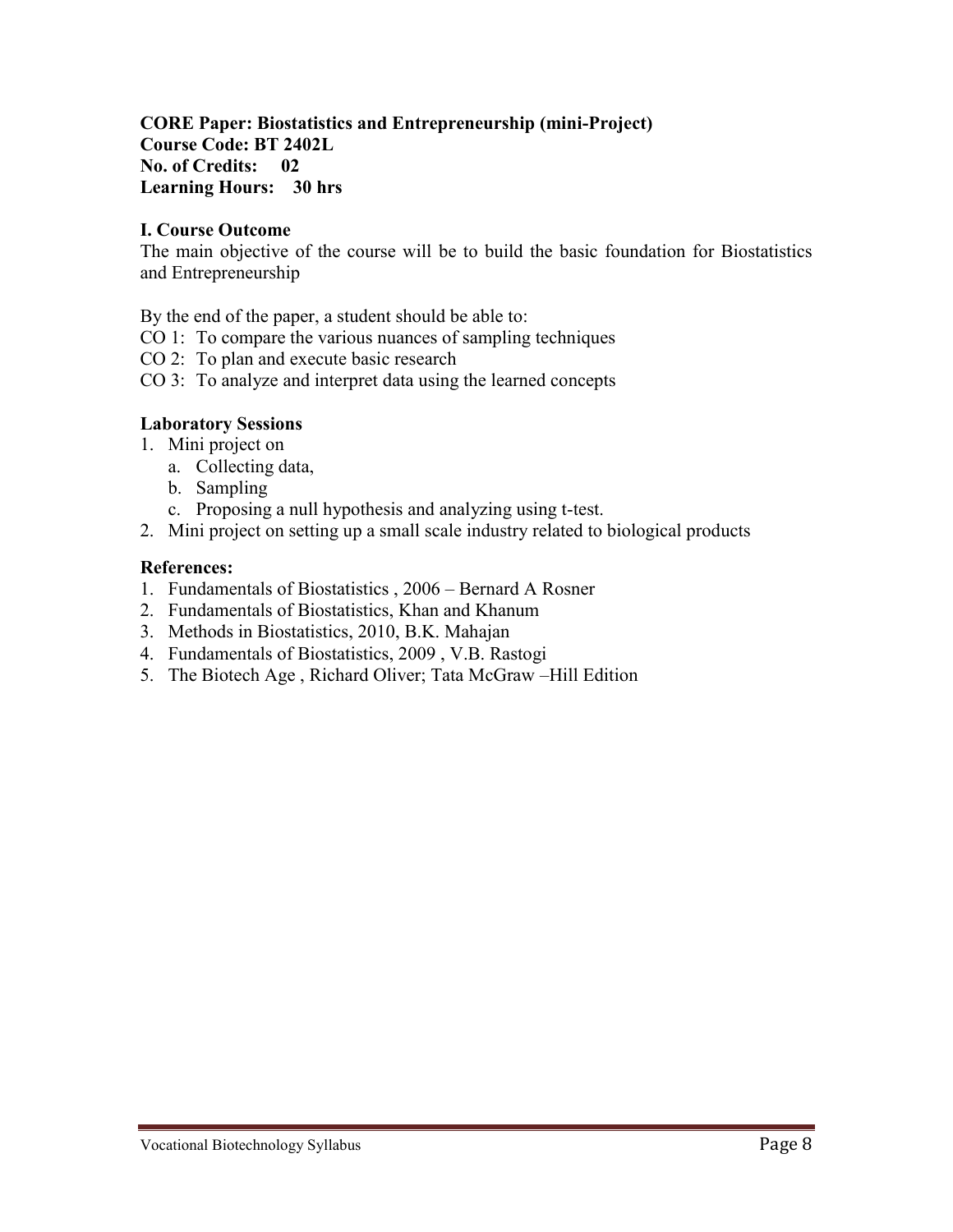# **Semester III**

**CORE Paper: Animal Biotechnology Course Code: BT 3401 No. of Credits: 02 Learning Hours: 30 hrs**

# **I. Course Outcome**

The main objective of the course will be to understand the concepts of Animal Biotechnology and its applications

Thus, the knowledge from this course can help in the following:

- CO1: To describe the concept of growing animal cells *in vitro*
- CO2: To explain the importance of specifications in design of laboratory and working to avoid contamination
- CO3: To assess how transfection studies enable production of cloned products necessary for medical and pharmaceutical applications
- CO4: To spell out experimental designs by scientists to develop techniques for production of vaccines, monoclonal antibodies etc.
- CO5: To evaluate how animal cell culture has been instrumental in basic research

Thus, the knowledge from this course can help in the following:

- a) Become a skilled personnel in animal cell culture
- b) Work in biotech and pharmaceutical industries that commercialize cloned products such as erythropoietin, factor VIII etc
- c) Carry out basic research in understanding mode of action of drugs, chemicals etc
- d) Work in clinical research laboratories
- e) Work in hospitals involved in research especially cancer research

# **Unit-1: Basics of Animal Cell Culture**

Terms and definitions; History of development of cell culture; Laboratory set up; Sterilization and maintenance of cultures; Simulating natural conditions for growth of animal cells; Media: Significance of media components; Importance of growth factors like EGF, PGDF, FGF, IL -1, IL  $-2$ , NGF, erythropoeitin and serum; Metabolic capabilities of animal cells; Anchorage dependence and contact inhibition.

# **Unit-2**: **Types of animal cell culture**

Types of Animal cell culture; Organ culture; Primary explant cultures; Secondary cultures and Established cell lines; commonly used cell lines: origin and characteristics; Growth kinetics and cells in culture; Cell – cell interactions, aggregations and extracellular matrix; Cell suspensions

# **Unit-3: Specialized techniques**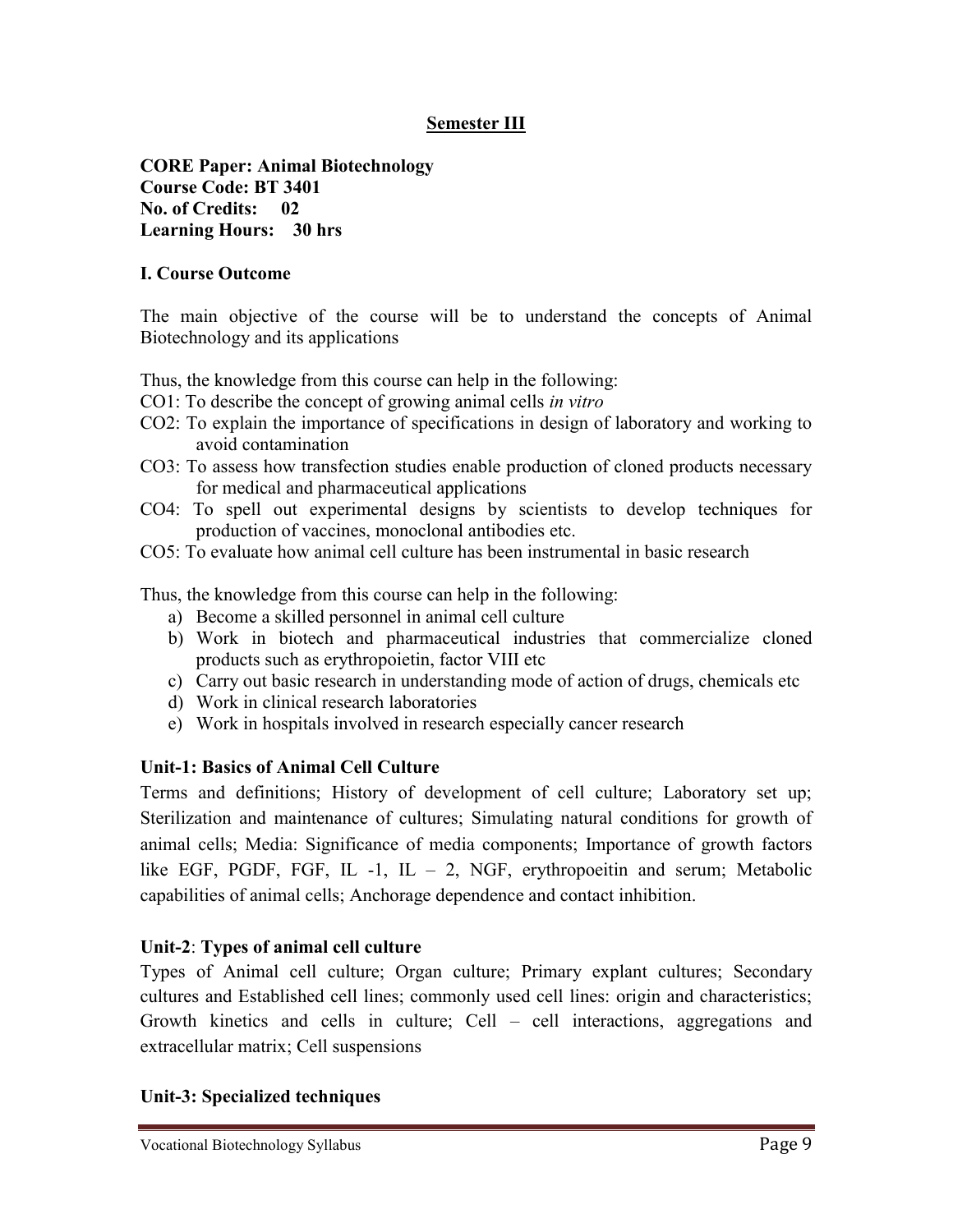Cell fusion studies; Transplantation of cultured cells; Transfection in animal cells; Expressing cloned products in animal cells: The need to express in animal cells, over production and processing of chosen protein; Bioreactors for large scale culture of cells; *In vitro* fertilization

# **Unit-4: Applications**

Transgenic animals; therapeutic cloning; Production of special secondary metabolites/ products (insulin, growth hormone, interferon, t – plasminogen activator, factor VIII etc); Production of vaccines using animal cell culture; Production of monoclonal antibodies and its applications; Limitations and ethical issues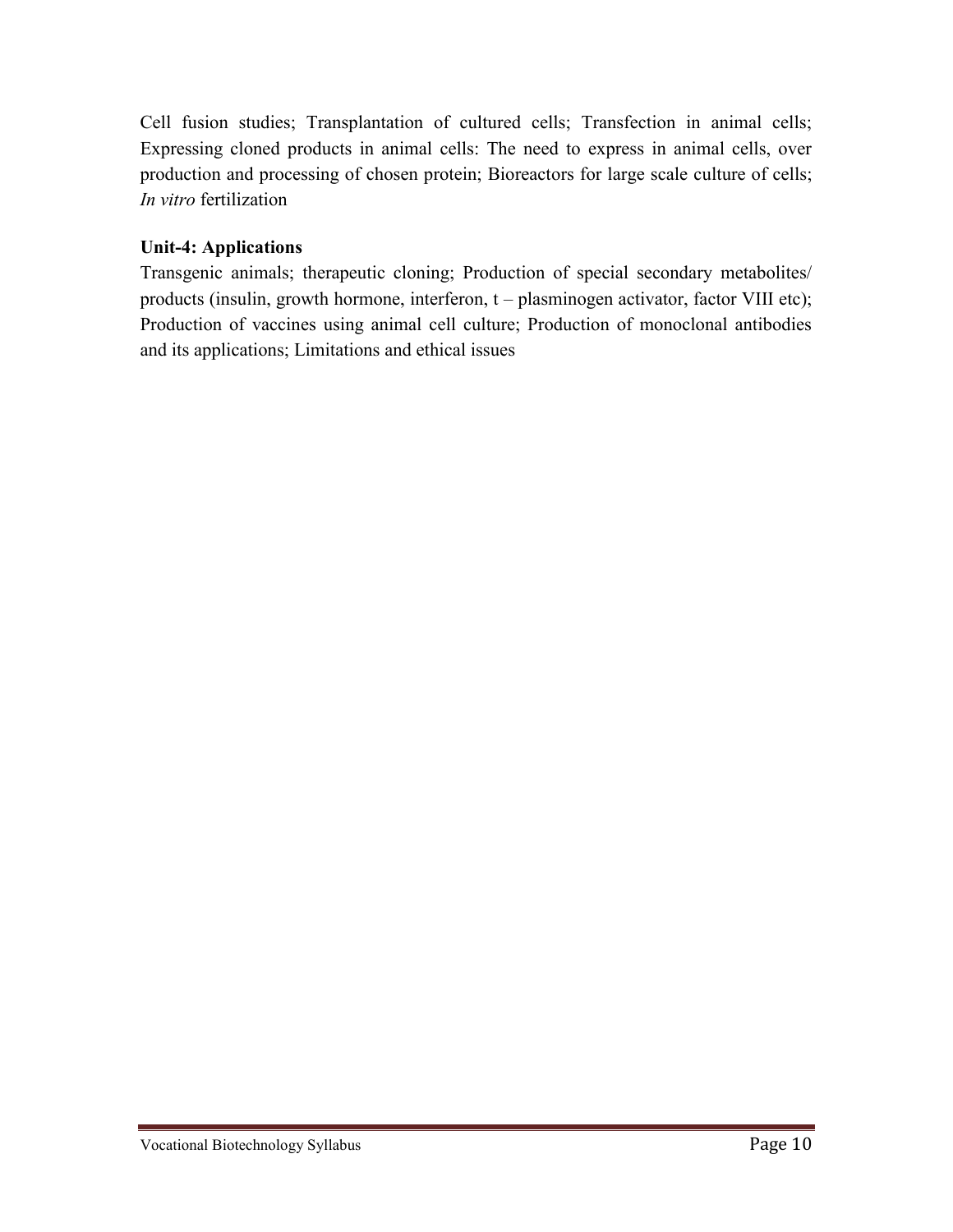**Practical: Animal Biotechnology Course Code: BT 3402L No. of Credits: 02 Learning Hours: 30 hrs**

## **I. Course Outcome**

The main objective of the course will be to understand the concepts of Animal Biotechnology and its applications

Thus, the knowledge from this course can help in the following:

- CO1: To describe the concept of growing animal cells *in vitro*
- CO2: To spell out experimental designs by scientists to develop techniques for production of vaccines, monoclonal antibodies etc.
- CO3: To evaluate how animal cell culture has been instrumental in basic research
- CO4: To carry out immunological experiments

#### **Lab Sessions**

- 1. Laboratory set up of animal cell culture
- 2. Demonstration of use of Biosafety Cabinet and importance of clean rooms
- 3. Media preparation and sterilization by membrane filtration
- 4. Peripheral Blood Lymphocyte Culture
- 5. Cell suspension studies using cell lines
- 6. Rocket Immunoelectrophoresis
- 7. Immunoelectrophoresis
- 8. Purification of IgG and quantification
- 9. Rh typing
- 10. Agglutination tests

- 1. Animal Cell Culture and Technology– M Butler,  $2<sup>nd</sup> Ed.$ , 2004, BIOS Scientific Publishers
- 2. Freshney's Culture of Animal Cells: A Manual of Basic Technique and Special Applications,  $6<sup>th</sup>$  Ed, Wiley online
- 3. Biotechnology B.D. Singh, 2010, Kalyani Publishers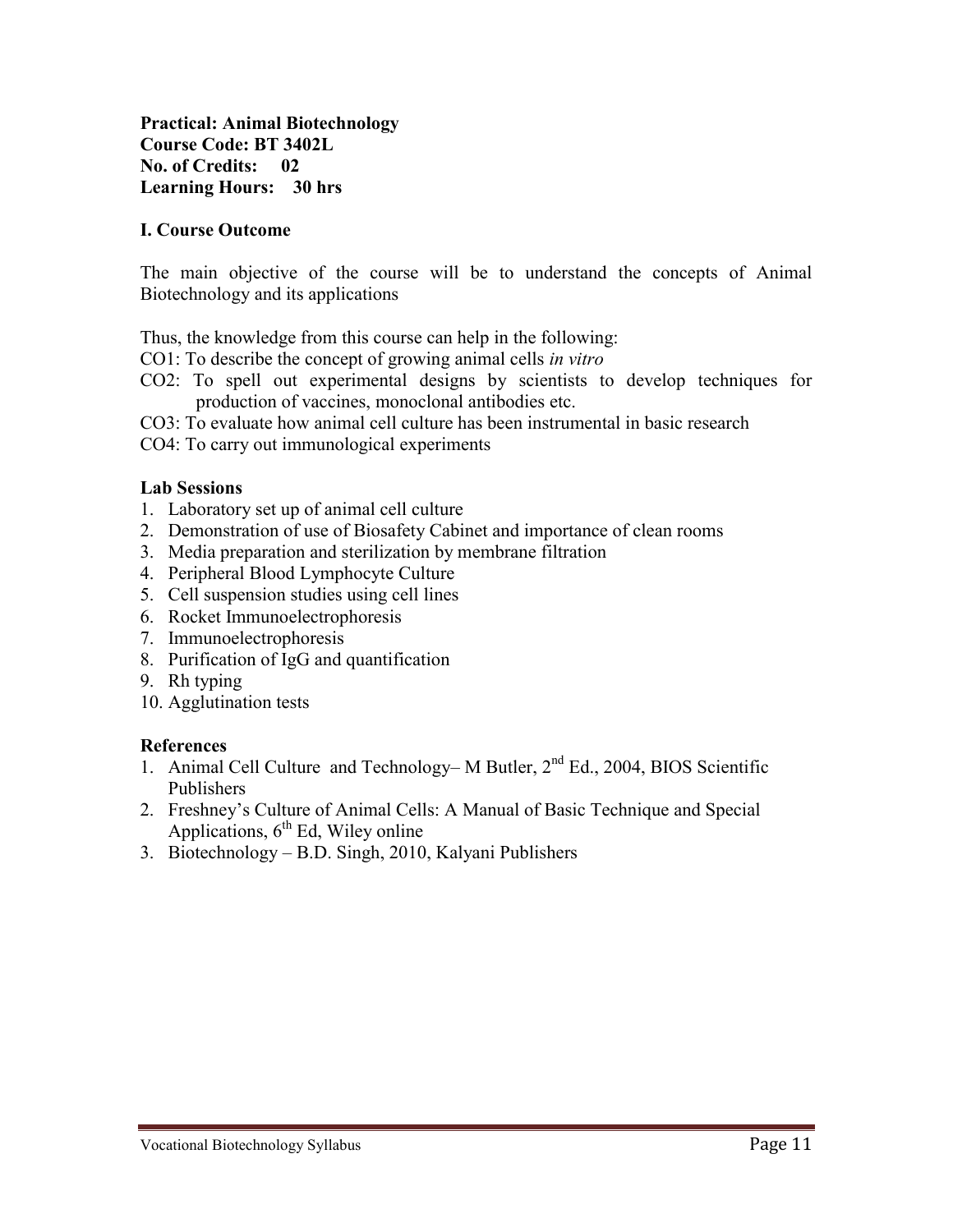# **Semester IV**

# **CORE Paper: Environmental and Industrial Biotechnology Course Code: BT 4401 No. of Credits: 02 Learning Hours: 30 hrs**

#### **I. Course Outcome**

The main objective of the course will be to understand the concepts of Environmental and Industrial Biotechnology and its important applications.

By the end of the paper, a student should be able to:

- CO 1: To narrate the importance of requirement of alternate fuels and its production
- CO 2: To explain the reclamation of contaminated water and soil by bioremediation
- CO 3: To demonstrate how some microbes are able to degrade xenobiotics and how some microbes enable assimilability of nutrients
- CO 4: To evaluate using biological systems to recover trace elements, to control growth of weeds, pests etc., Clean the environment by waste water and solid waste management.
- CO 5: To summarize how industries have used bioprocessing techniques
- CO 6: To formulate the importance of quality control, assurance and regulatory policies in industries

Thus, the knowledge from this course can help in the following:

- a) Carry out research to enable reclamation of polluted soil, water to maintain the natural flora and fauna
- b) Develop biosensors or technology to assess levels of pollutants
- c) Develop technology to increase production and use of biofuels
- d) Understand carbon credit and its effect on the environment
- e) Work to develop better policies for environment conservation and industry
- f) Can work in industries that develop products based on fermentation
- g) Can begin industries based on fermentation

#### **Unit-1: Alternative fuels**

Introduction to Environmental Biotechnology; Biofuels – definition, benefits and prospects; Biogas production using methanogenic bacteria; Microbial hydrogen gas production; Ethanol production and its use as fuel, eg. Gasohol; Cellulose degradation for combustible fuel; Photosynthetic pigments as solar energy convertors; Plant based petroleum industry.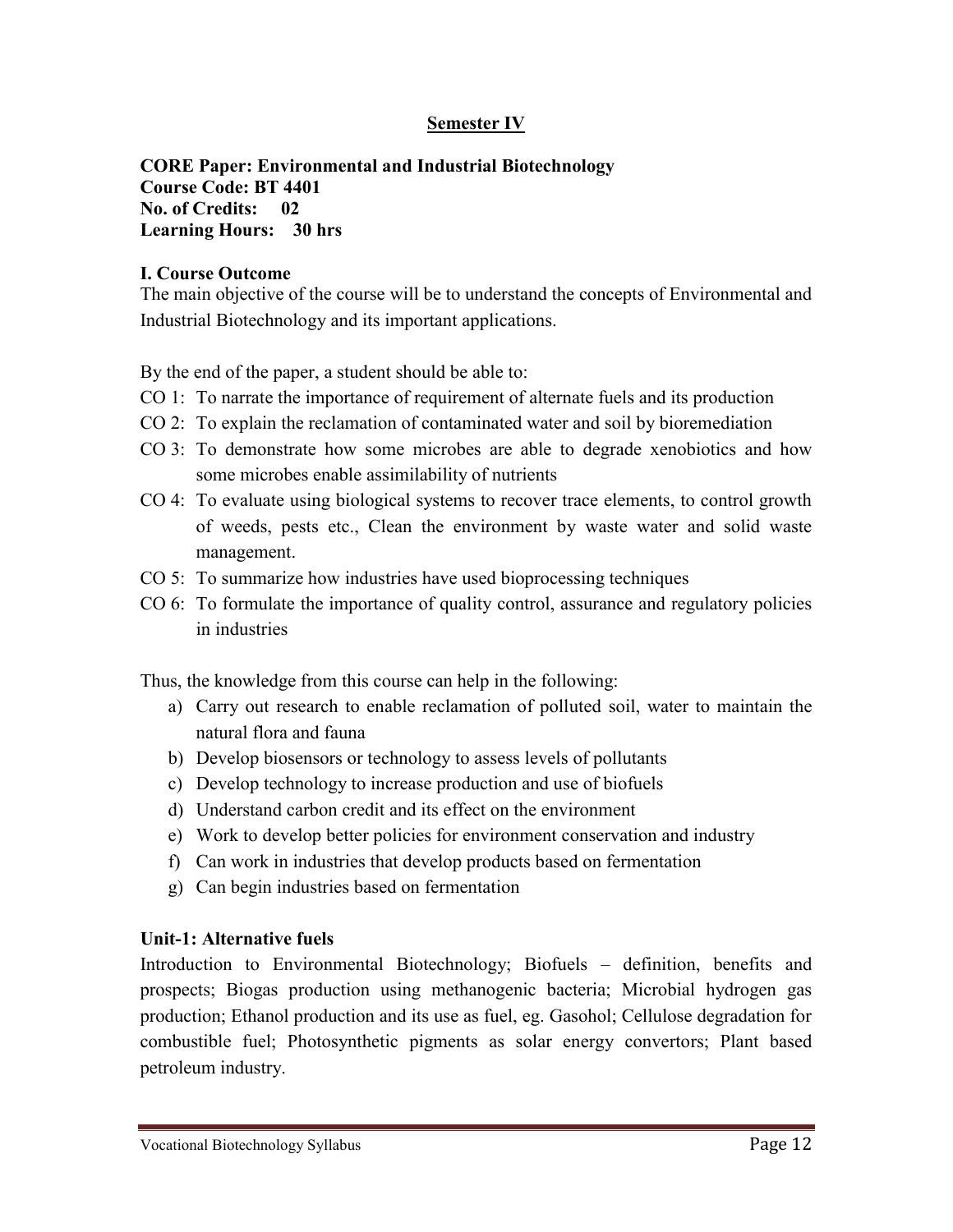# **Unit-2: Biodegradation and Bioremediation**

Xenobiotic degradation – pesticide degradation, herbicide degradation etc. by microbes; Biopesticides, thuringiensis toxin as a natural pesticide, Bt plants etc.

Biofertilizers: Nitrogen fixing microorganisms enriching the soil with assimilable nitrogen; Phosphate solubilizers; Vermicompost; Plant growth promoting rhizobacteria Bioremediation and phytoremediation; Bioleaching: Enrichment of ores by microorganisms; Wasteland reclamation

# **Unit-3: Fundamentals of Fermentation**

Introduction of Industrial Biotechnology; Types of fermentation processes: Batch culture, fed-batch culture, continuous culture. Isolation and improvement of industrially important micro-organisms. Preservation and activation of industrially important microbial cultures. Overview of sterilization processes.

# **Unit-4: Downstream Processing**

Downstream processing: Introduction; Importance; Processes: Removal of insolubles, Product isolation, Product purification and Product polishing. Quality Control and Assurance, Regulatory policies.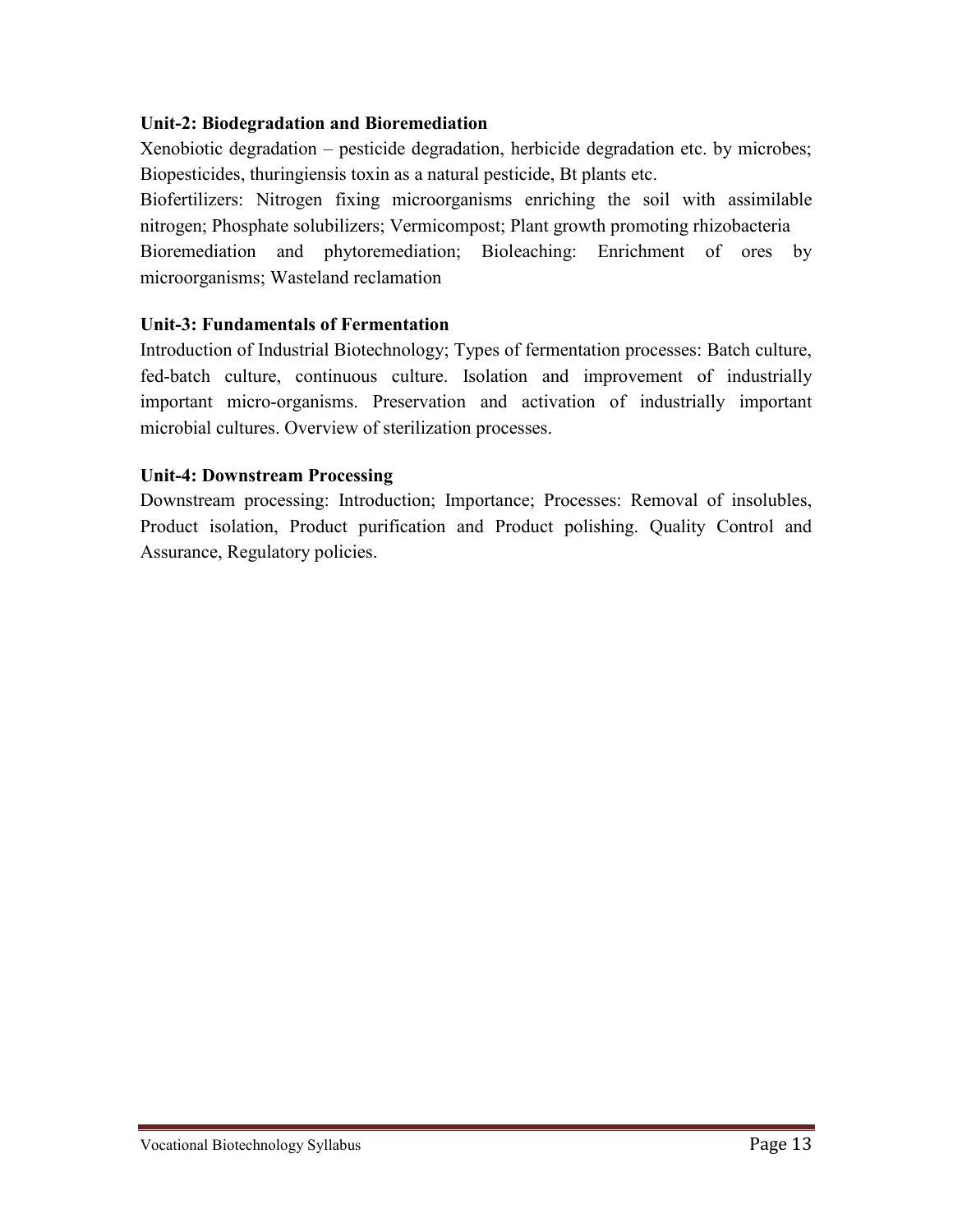**Practical: Basic Environmental & Industrial BT Techniques Course Code: BT 4402L No. of Credits: 02 Learning Hours: 30 hrs**

# **I. Course Outcome**

The main objective of the course will be to understand the concepts of Environmental and Industrial Biotechnology and its important applications.

By the end of the paper, a student should be able to:

- CO 1: To demonstrate how some microbes are able to degrade xenobiotics and how some microbes enable assimilability of nutrients
- CO 2: To evaluate using biological systems to recover trace elements, to control growth of weeds, pests etc., Clean the environment by waste water and solid waste management.
- CO 5: To carry out the importance of quality control, assurance and regulatory policies in industries

# **Laboratory session**

- 1. Estimation of total hardness of water samples
- 2. Determination of pH, carbonates and nitrates in soil
- 3. Estimation of Dissolved oxygen and Biological oxygen demand
- 4. Estimation of chemical oxygen demand
- 5. Alcoholic fermentation, purification and estimation
- 6. Bioremediation
- 7. Strain development

- 1. Principles and Techniques of Biochemistry and Molecular Biology, Wilson and Walker, 7<sup>th</sup> Edition, 2010, Cambridge University Press
- 2. Microbial Biotechnology, Glazer et al, 2<sup>nd</sup> edition, 2007, Cambridge University Press
- 3. Principles of Fermentation, Whitaker et al,  $2<sup>nd</sup>$  Edition, 1999, Butterworth Heinemann publishers
- 4. Biotechnology B.D. Singh, 2010, Kalyani Publishers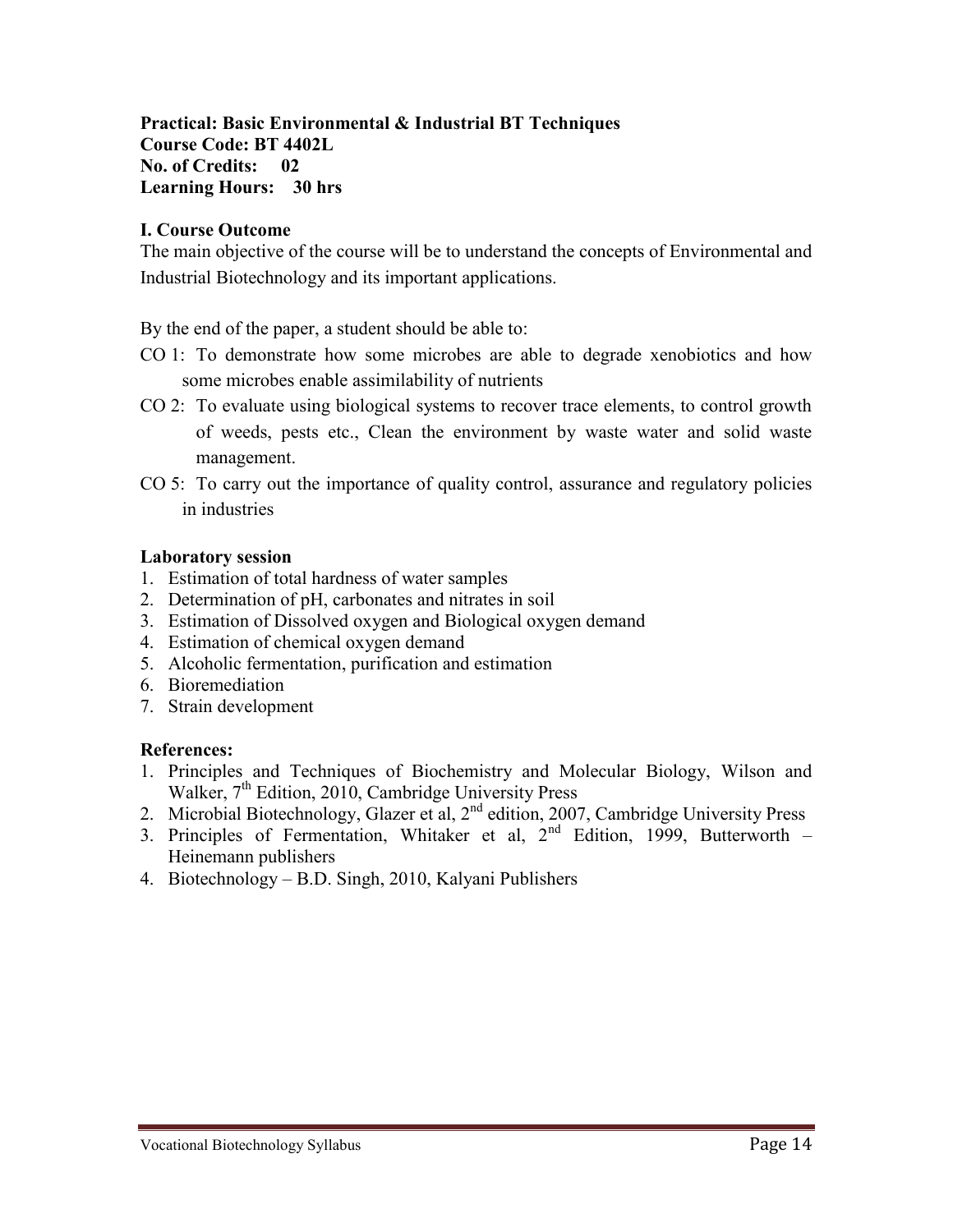# **Semester V**

**CORE Paper: Medical Biotechnology Course Code: BT5401 No. of Credits: 02 Learning Hours: 30 hrs**

## **I. Course Outcome**

The main objective of the course will be to understand how biotechnology is an important part of the medical field

By the end of the paper, a student should be able to:

- CO 1: To explain the basic mechanism of RNA interference and how RNAi has been developed to be used in therapeutics
- CO 2: To assess the use of stem cells for treatment of various disorders
- CO 3: To comprehend the ethical issues related to use of stem cells
- CO 4: To appreciate how understanding of molecular mechanisms has enabled therapeutic progress towards customized and target specific regimes
- CO 5: To perceive the challenges in RNAi technology, stem cell therapy and cancer therapy
- CO 6: To evaluate the role of mechanics and engineering in enabling diagnosis and treatment
- CO 7: To recognize how Bioinformatics as a tool is leading to drug discovery and analysis of medical conditions

Thus, the knowledge from this course can help in the following:

- a) Opt for drug development research and basic research that can translate to use in medical sciences
- b) Progressing to train as a Medical Lab Technician
- c) Become skilled personnel as Counsellors for regimes using stem cells and cancer therapeutics
- d) Students can progress to the Omics field
- e) Be part of Ethics Committees and Policy drafting related to this field

#### **II. Course Content**

#### **Unit-1: RNAi Interference Technology in Therapy**

Introduction to RNA interference; its features: DNA – directed RNAi; Mechanism of gene regulation by RNAi; Designing siRNAs; RNAi treatment for genetic diseases;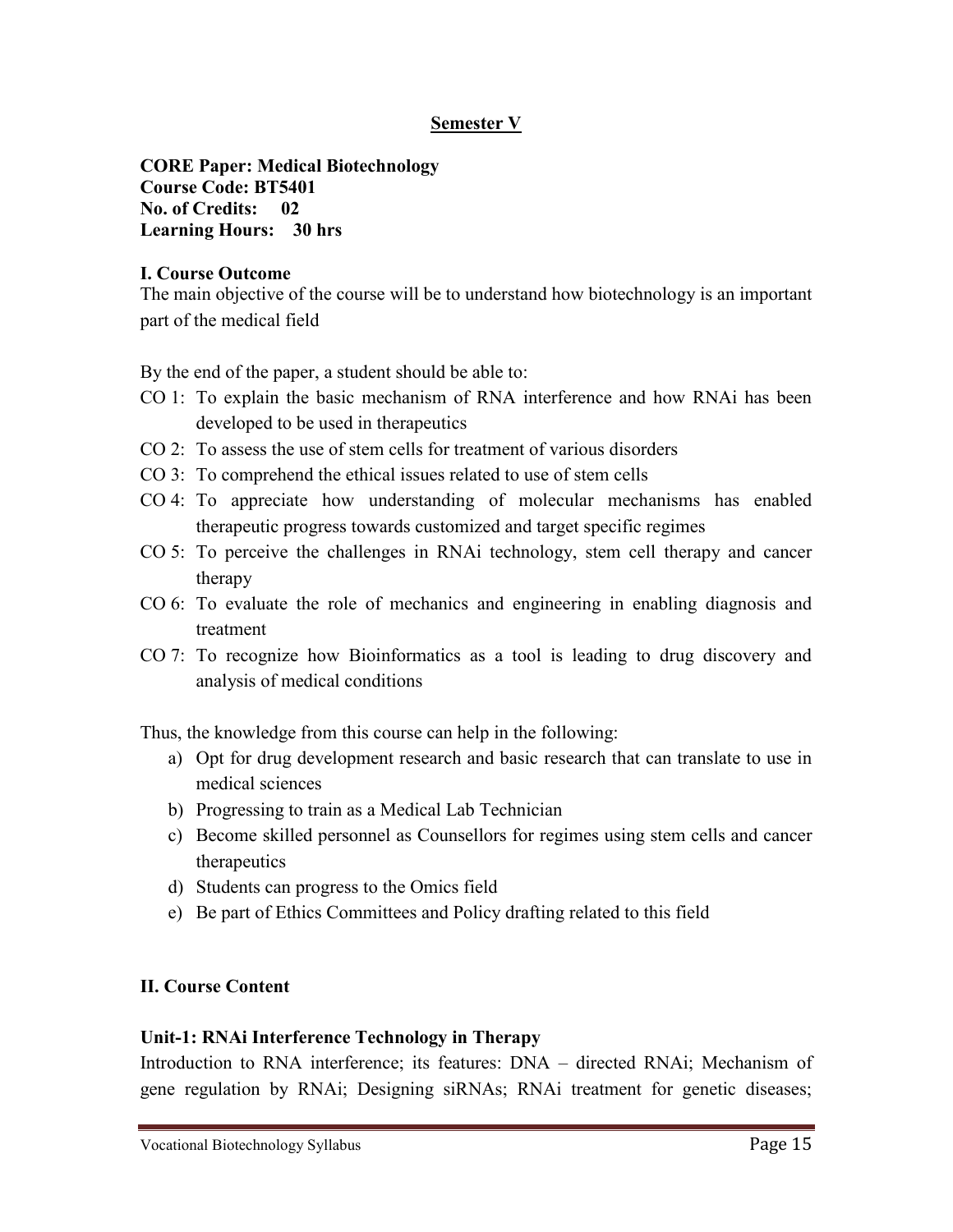RNAi as defence against viral infections eg. HIV; Use of RNAi for cancer treatment; Knockdown by RNAi as a mechanism to study diseases in model organisms; Limitations and disadvantages of RNAi technology.

# **Unit-2**: **Stem Cell Therapy**

Introduction to stem cells; Sources of stem cells and their uses; Somatic cell nuclear transfer (Therapeutic cloning); Induced pluripotent stem cells; Development of regenerative treatment models; Stem cells and neurodegenerative diseases; Potential of hematopeotic stem cells in treatment of autoimmune diseases; Ethical issues and disadvantages of stem cell therapy

# **Unit-3: Biotechnological Interventions in Cancer Therapy**

Introduction to different types of cancer therapy; Hormonal therapy; Targeted therapy against surface molecules; Microtubule targeting plant based drugs; p53 protein as a target; Targeting angiogenesis; Introduction to oncogenomics.

# **Unit-4: Specialized Instruments and Bioinformatics in Medical Sciences**

Biophysical concepts of Ultrasound Imaging techniques; CT Scan; PET Scan; ElectroCardiogram; Electro encephalogram; Endoscopy.

Introduction to Bioinformatics; Biological databases, data retrieval and pitfalls; Database Similarity Searching; BLAST and FASTA and their comparison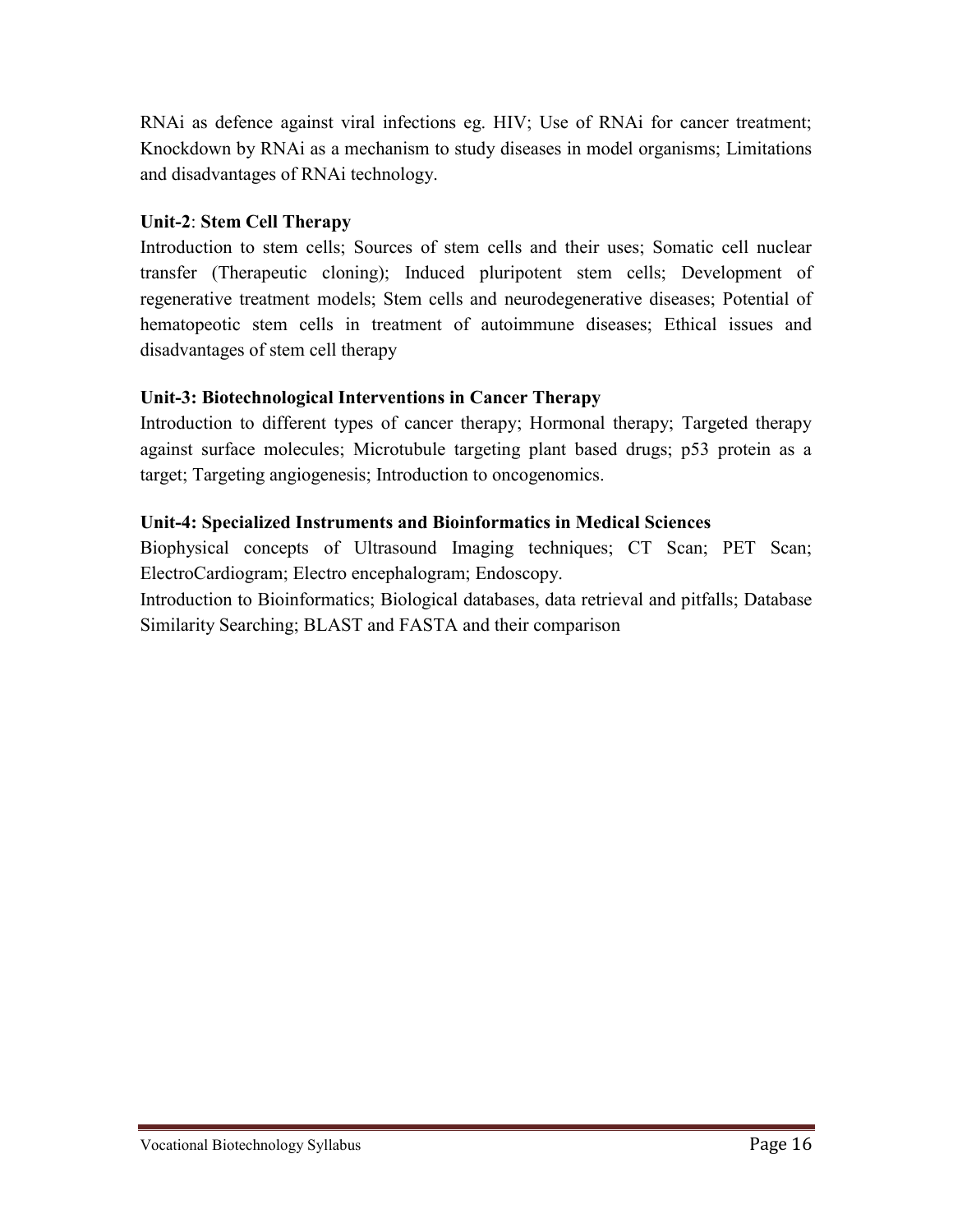**Practical: Basics of Bioinformatics Course Code: BT 5402L No. of credits 02 Learning Hours: 30**

## **I. Course Outcome**

The main objective of the course will be to understand how biotechnology is an important part of the medical field

By the end of the paper, a student should be able to:

- CO 1: To learn to use various bioinformatics softwares
- CO 2: To appreciate how understanding of molecular mechanisms has enabled therapeutic progress towards customized and target specific regimes
- CO 3: To carry out various bioinformatics tools to analyse genome
- CO 4: Recognize how Bioinformatics as a tool is leading to drug discovery and analysis of medical conditions

#### **Lab Sessions**

- 1. Introduction to NCBI and other biological databases
- 2. Sequence retrieval from biological databases
- 3. BLAST of DNA
- 4. BLAST of RNA
- 5. BLAST of protein
- 6. Visit to a Diagnostic Centre to see MRI, CT Scan etc. (Optional)

- 1. Krishnarao Appasani. RNA Interference Technology. Cambridge University Press. 2009
- 2. Al Rubeai et al. Stem Cells and Cell Therapy. Springer. 2014
- 3. Bruce Alberts. Molecular Biology of the Cell.  $4<sup>th</sup>$  edition. Garland Science. 2002
- 4. Xiong J. Essential bioinformatics. Cambridge University Press. 2006
- 5. Ramsden J. Bioinformatics: An Introduction; Third Edition. Springer. 2015.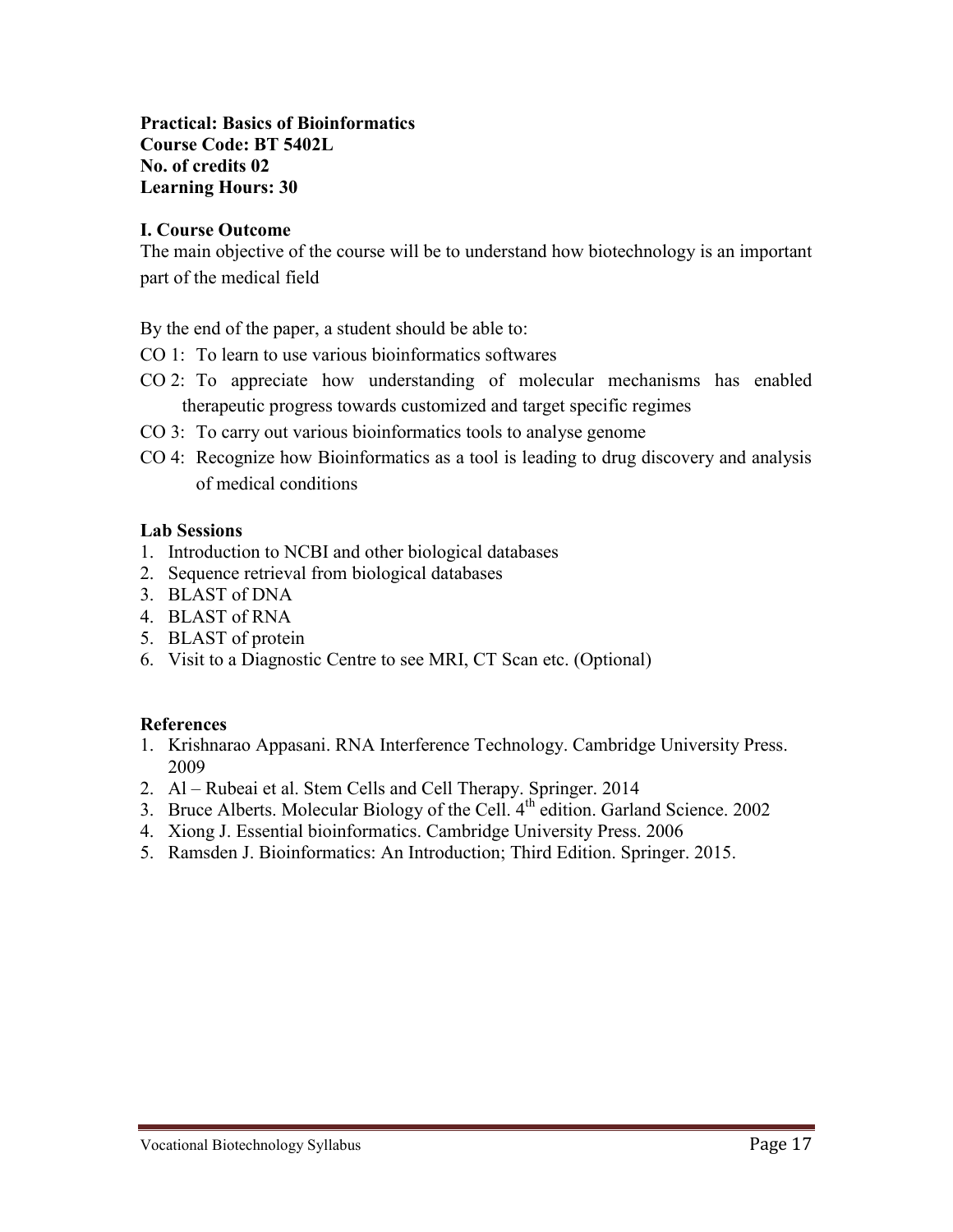# **Semester VI**

**CORE Paper: Concepts in recombinant DNA Technology Course Code: BT6401 No. of Credits: 02 Learning Hours: 30 hrs**

#### **I. Course Outcome**

The main objective of the course will be to understand the concepts of recombinant DNA technology

By the end of the paper, a student should be able to:

- CO 1: To explain the basic tools required in recombinant DNA technology especially in eukaryotic systems
- CO 2: To explore the methods used to study gene location and structure
- CO 3: To know the various techniques used to study the gene expression and regulation
- CO 4: To describe the techniques used in analyzing transcripts and proteins
- CO 5: To clarify the problems associated with production of recombinant molecules
- CO 6: To explore the use of recombinant DNA technology in betterment of the society
- CO7: To appreciate experiments carried out by scientists to enable understand various molecular mechanisms

Thus, the knowledge from this course can help in the following:

- a) To chose a career in molecular biology and genetic engineering
- b) Exploit the basic understanding of the subject to create something that can help society
- c) Equip oneself with skills to grow in the biotech sector
- d) Work in biotechnology industries in Research and Development/Production/ Quality Assurance
- e) Carry out basic research in understanding many more molecular mechanisms inside a cell

# **II. Course Content**

# **Unit-1: Cloning Vectors for Eukaryotes**

Vectors for yeast and other fungi: 2µ plasmid, YEPs, YIPs, YRPs, and YACs; Vectors for higher plants: Ti plasmid, Binary vector and Cointegrate Ti plasmids, Ri plasmids, Limitations of agrobacterium plasmids, Direct gene transfer into protoplasts, Plant viruses as cloning vectors; Vectors for animals: Cloning vectors for insects, Cloning vectors for mammals

# **Unit-2**: **Obtaining Clone of a specific gene**

Direct method and Marker rescue; using hybridization to select clones: colony and plaque hybridization; Synthesis of probes: Abundancy probing, Probe synthesis from protein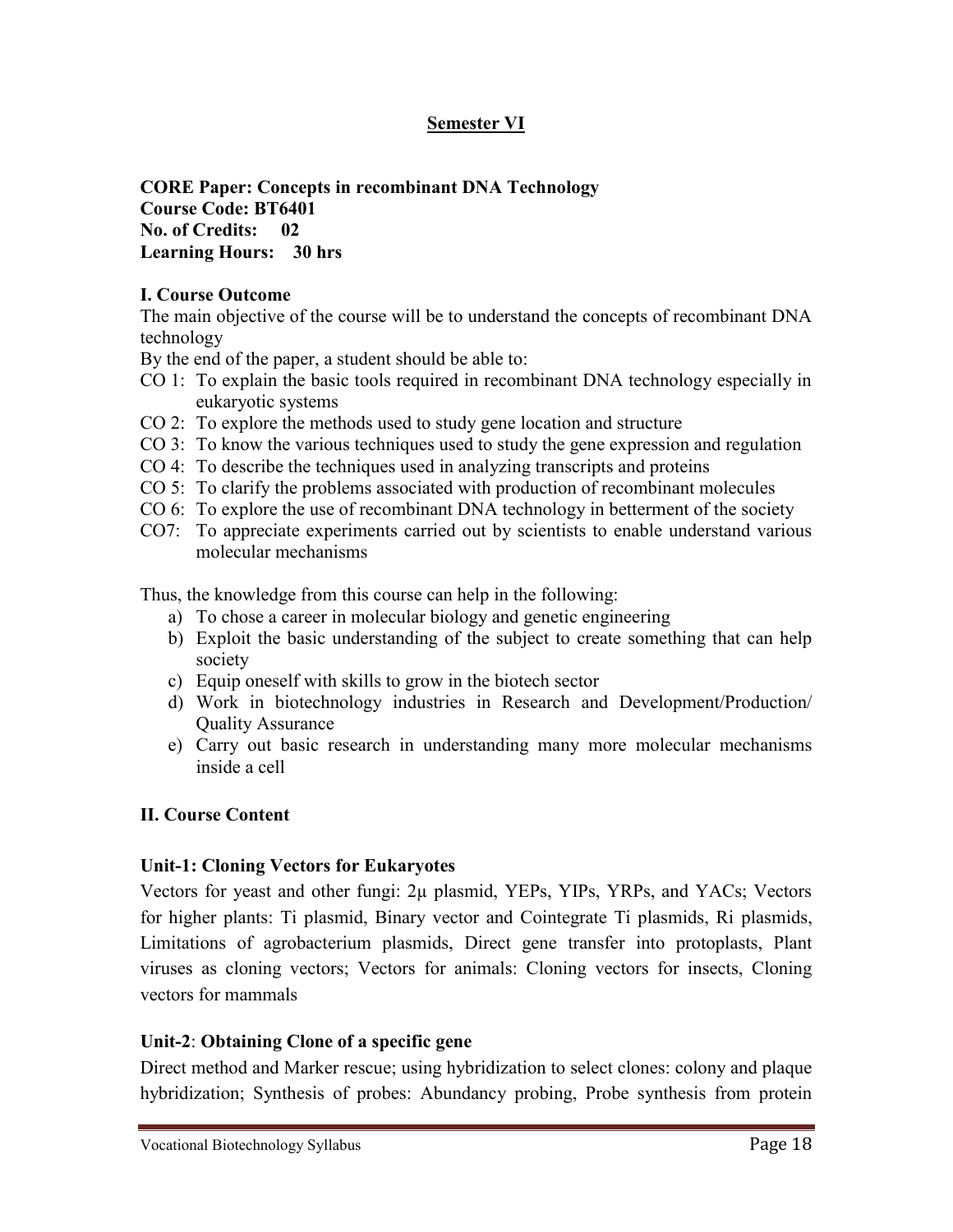sequence, Heterologous probing; Methods of labelling of probes; Non – probe selection of clones; Studying location of genes by *in situ* hybridization

# **Unit-3: Studying gene expression and function**

Studying the RNA transcript of a gene: Introns, splice sites; Studying regulation of gene expression: Gel retardation, DNA footprinting, Modification Interference Assay, Deletion Analysis; Identifying and studying the translated product of gene: HRT and HART; Analysis of proteins by *in vitro* mutagenesis; Site directed mutagenesis; Studying protein – protein interaction.

# **Unit-4: Production of proteins from cloned genes**

Special vectors for expression of foreign genes in *E.coli*; Cassettes and gene fusions; Problems associated with production of recombinant protein in E.*coli;* Production of recombinant protein by eukaryotic cells; Pharming; Production of recombinant insulin, human growth hormone, factor VIII; Gene subtraction using antisense RNA technology; *In vitro* transcription and *in vitro* translation